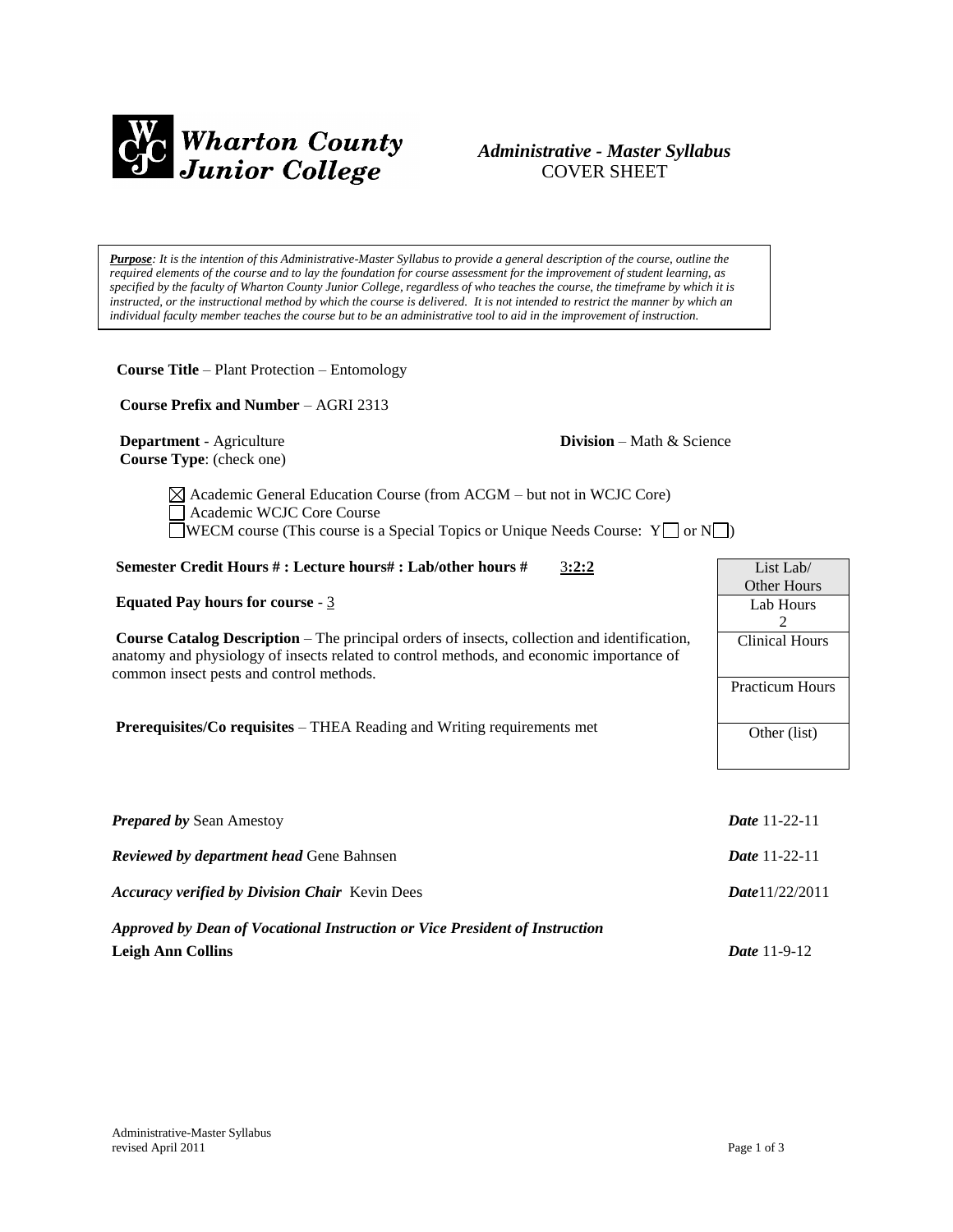

**I. Topical Outline** – Each offering of this course must include the following topics (be sure to include information regarding lab, practicum, clinical or other non-lecture instruction):

Any introductory entomology course should include at least the following topics/materials:

| Overview of insects and related animals | Anatomy and physiology of insects                          |
|-----------------------------------------|------------------------------------------------------------|
| Growth and metamorphosis of insects     | Classification of insects                                  |
| Subclass Apterygota                     | Subclass Ptergota                                          |
| Orders Orthoptera and Isoptera          | Orders Demoptera, Thysanoptera, Mallophaga and<br>Anaplura |
| Orders Hemiptera                        | Orders Homoptera                                           |
| Orders Coleoptera                       | Orders Neuoptera and Mecoptera                             |
| Orders Trichoptera and Lepidoptera      | Orders Diptera                                             |
| Orders Hymenoptera                      | Ecological aspects and insect behavior                     |

Collecting, Mounting and Preserving insects Insect Control

## **II. Course Learning Outcomes**

|    | <b>Course Learning Outcome</b>                                                                          | <b>Method of Assessment</b>           |
|----|---------------------------------------------------------------------------------------------------------|---------------------------------------|
| 1. | Describe the economic importance of insect                                                              |                                       |
|    | pests.                                                                                                  | Lecture, exams, and assignments.      |
| 2. | Have knowledge of the biology, ecology and<br>morphology of selected insects.                           | Lecture, exams, and assignments<br>2. |
| 3. | Classify the more common insects to order and to<br>common name.                                        | 3.<br>Lecture, exams, and assignments |
| 4. | Have collected, mounted, and identified at least 50<br>insect species.                                  | Lecture, exams, and assignments<br>4. |
| 5. | Be able to recognize harmful and beneficial insect<br>and will have knowledge of pest control programs. | Lecture, exams, and assignments<br>5. |
|    |                                                                                                         |                                       |
|    |                                                                                                         |                                       |
|    |                                                                                                         |                                       |

#### **III. Required Text(s), Optional Text(s) and/or Materials to be Supplied by Student.**

Fundamentals of Entomology. Sixth Edition. R. Elzinga. Pearson/Prentice Hall Publ. 2004.

Manual of Entomology and Pest Management. L.G. Higley, L.L. Karr, and L.P. Pedigo. Macmillian, Inc. 1989.

**IV. Suggested Course Maximum** - 25